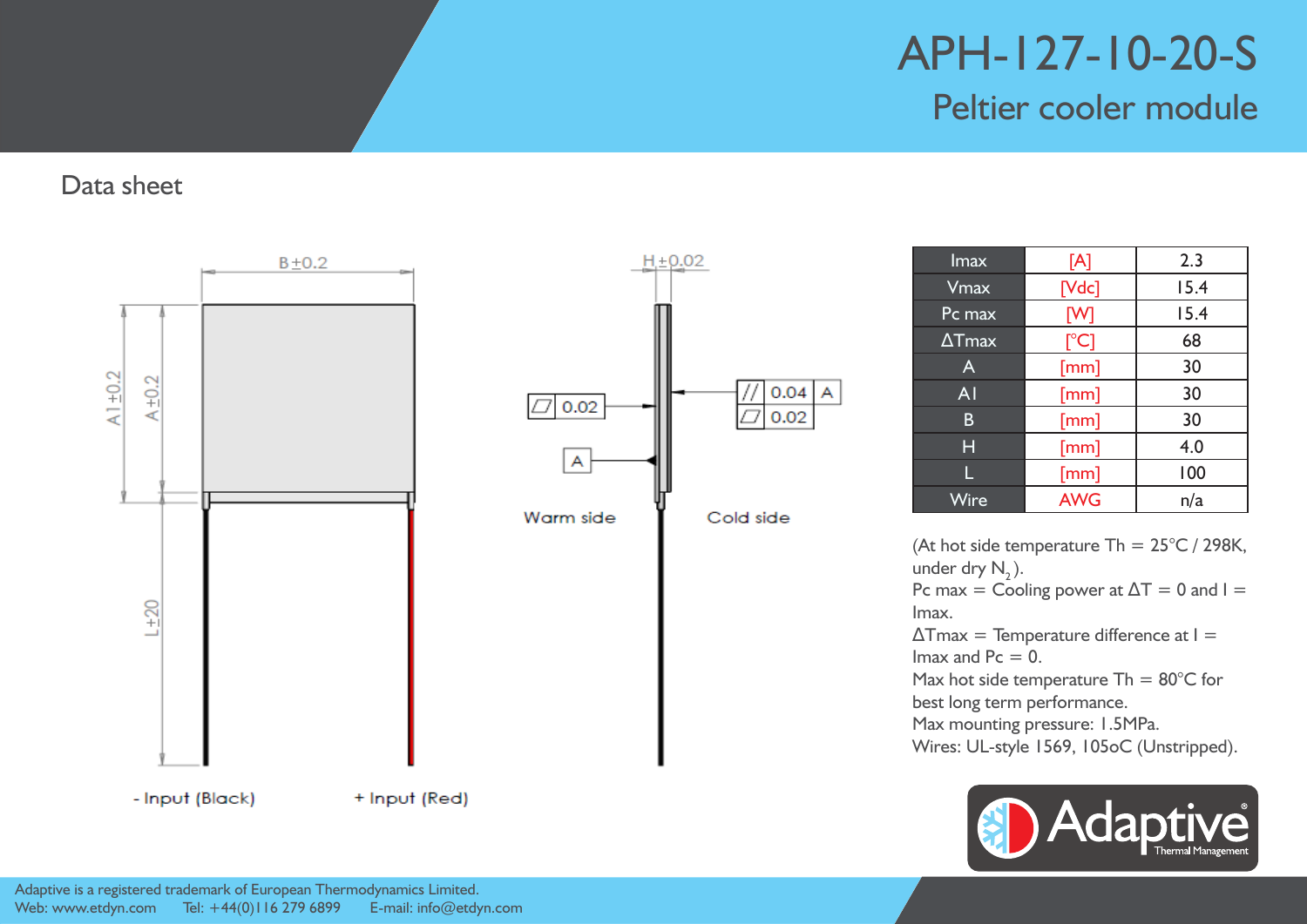#### Data sheet - At hot side temperature 25°C



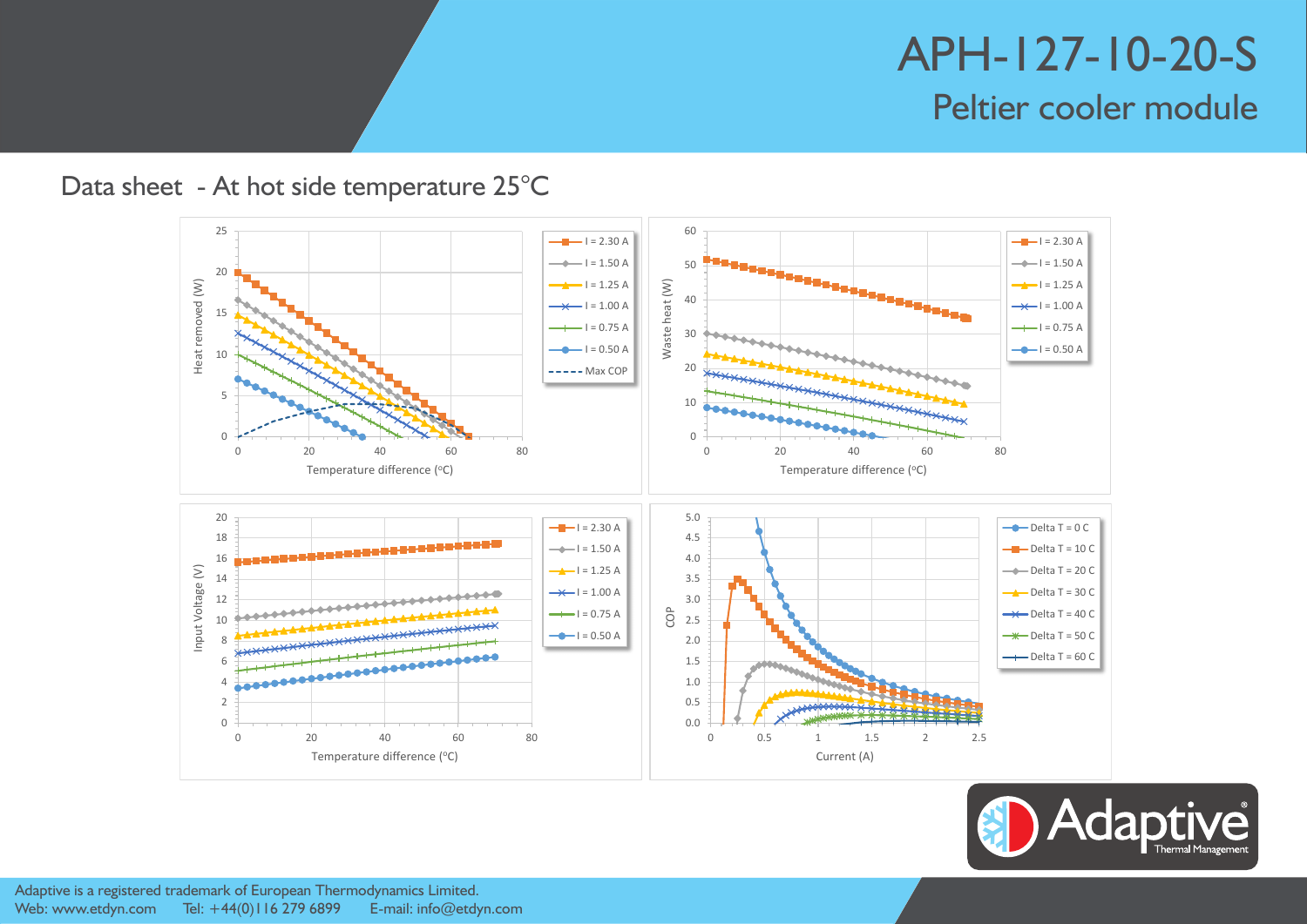#### Data sheet - At hot side temperature 50°C